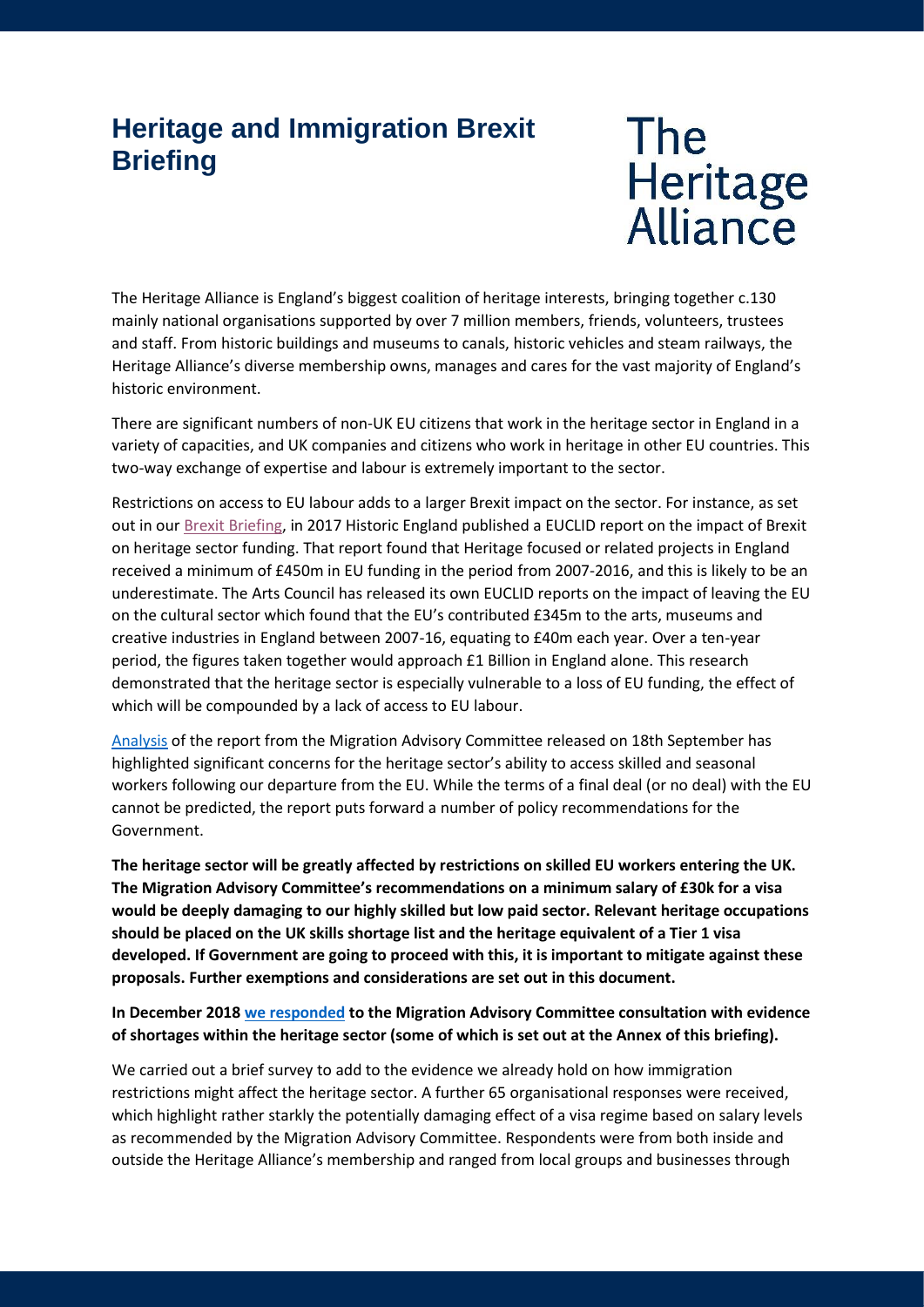charities, commercial units to museums and national organisations. Most responses came from buildings, architecture and archaeology. The major findings include:

- Nearly 25% of respondents employ over 30% of non-UK EU nationals;
- Over 15% of respondents employ over 50% non-UK EU nationals. Respondents also noted that they employ additional EU nationals as subcontractors;
- In contrast to the figures for EU nationals, 86% of respondents employ less than 10% of non-UK nationals from outside the EU;
- Well over 50% of respondents say that a restriction on access to EU workers would negatively affect their organisation. One respondent noted that posts in their organisation might have otherwise remained unfilled;
- If a salary level of 30,000 were required as minimum for a visa for EU nationals nearly half of respondents reported that over 50% of the jobs in their organization would not meet this criterion, with 46% saying that this salary requirement would affect over 60% of their job roles. Some organisations even said that with these restrictions, as many heritage sector jobs pay less than this figure, no one would meet this criterion.
- Nearly three quarters of respondents anticipate their workload increasing in the future, exacerbating an existing skills gap, with half of respondents believing that the UK does not have enough labour at present to meet this increased need without access to EU nationals. Some respondents working in Museums and Conservation said that the loss of skilled EU workers would mean a huge loss of knowledge and expertise. They also noted that it would take extra time and money to train new members of staff from scratch, which would put a huge strain on already limited resources for small organisations.
- Many tourism-based heritage organisations rely on some form of foreign seasonal staff. A recent provisional Historic Houses Association survey showed that 25% of their members indicated that they employed 5 or more EU nationals in the businesses on their properties. For over 17% of respondents to our survey, seasonal workers made up 10-40% of their total workforce in peak seasons.

## **Our key asks for Government are to ensure:**

- continued access to skilled labour from EEA countries;
- exemptions for accredited heritage experts and academics;
- any new visa system should allow the UK to export its archaeological, buildings conservation and museum expertise and, where necessary import skills from the EEA where they are not available in the UK;
- any new visa system should not be dependent on income levels;
- swift access to visas or the research equivalent of a diplomatic passport;
- Government commitment to support training and apprenticeships in the UK;
- Construction-related occupations facing high demand, including heritage craft and building skills (e.g. stonemasonry) and archaeology, placed on the UK Shortage Occupations List; and
- Free movement of accredited archaeologists and other heritage specialists across the Irish Border.

## **Why thinking about heritage in relation to immigration matters:**

- The historic environment is geographically diverse, spreading the benefits of skills, jobs, investment and engagement across the UK, in rural and urban environments;
- Heritage can provide social cohesion, rootedness and identity;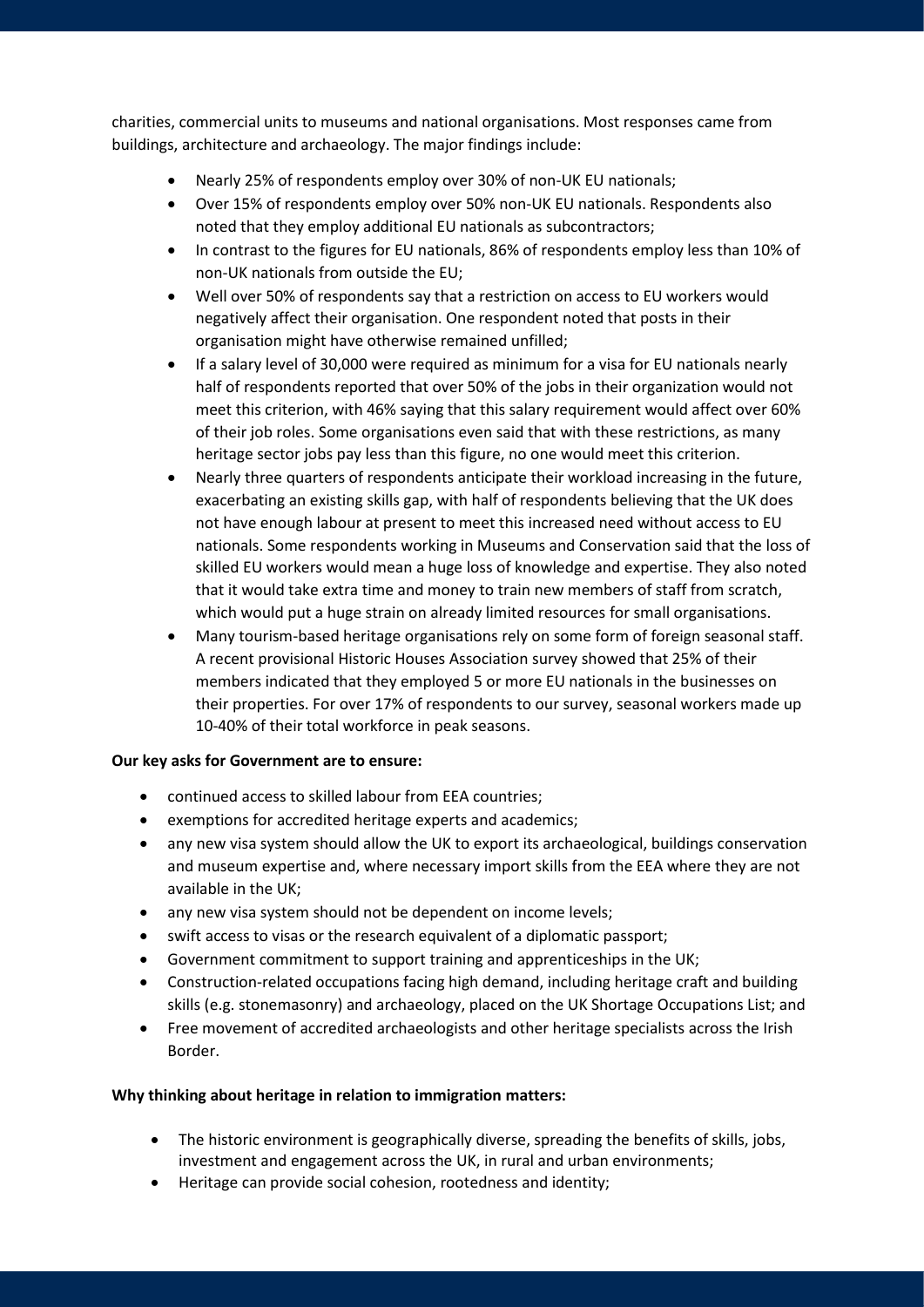- Heritage drives beneficial change (e.g. regeneration in a way that embraces character and authenticity). It is not a barrier to growth;
- Heritage creates economic value through the export of skills and products as well as through its contribution to inbound tourism;
- Time is needed to develop and put in place measures that replace and improve on those resulting from EU funding and regulation. This needs to be planned for;

There are shortages of some heritage skills and arrangements may be needed to ensure continued access to key skills. It may be impossible, or very time consuming, to fill current and future shortfalls solely from within the UK.

## **Construction**

Labour Force Survey statistics<sup>1</sup> show 12.6% of construction workers were born outside the UK and 5.7% were born in EU accession countries (Eastern European countries who joined after 2004). We know that in London and the South East, the percentage of the workforce made up of EU nationals is considerably higher and closer to 50%. Given the severity of the skills shortages we already face, the retention of these workers is a critical concern for the industry. **E6.6bn<sup>2</sup> in GVA was generated by** heritage-related construction activities in England, 2016.

Historic/ traditional (pre-1919) buildings require a labour force with traditional skills. There are c5.5million traditional buildings in England. The 2012 spend (latest calculated figures) was £3.8billion, down from £5.3 billion in 2008. Over the last 10 years<sup>3</sup> the skills gap to meet demand has ranged from about 85,000 to 110,000, with a significant proportion of the gap related to contractors using traditional materials. There is an ageing demographic in the traditional heritage skills workforce.

We will continue to need to draw on skilled labour from EU countries. Further developing training measures and apprenticeships within the UK is another way to help meet this need but this would require both a commitment to investment and time for the skills to be developed. Construction, including heritage craft skills and archaeology, should be placed the UK Shortage Occupations List. The jobs that we highlighted in our response to the MAC Review of the Shortage Occupation List are set out in the annex.

#### **Archaeology**

There is a shortage of heritage skills for development-led work in the UK and while there are efforts to address these shortages would be made worse by restricting the number of EEA nationals able to work in the UK. The sector has struggled to respond quickly enough to an increased demand for archaeologists following on from the skills losses experienced during the recession. It continues to experience difficulties in planning for its future skills needs for a number of reasons including fluctuating market conditions. [A 2016 Historic England study](https://historicengland.org.uk/images-books/publications/national-infrastructure-development-and-capacity-2015-33-assessment/) found that the sector is already working at or near capacity as evidenced by existing skills shortages. There aren't enough archaeologists now to meet predicted future demand and we need an increase in capacity building, supplemented by

**.** 

<sup>1</sup> As assessed in 2018.

<sup>&</sup>lt;sup>2</sup> This figure only includes SICs directly pertaining to construction and specialised construction activities (compared with previous heritage counts figures). Further information can be found in Cebr's forthcoming report for Historic England on the skills gaps and shortages that exist within the Heritage Sector.

<sup>&</sup>lt;sup>3</sup> As assessed in 2018.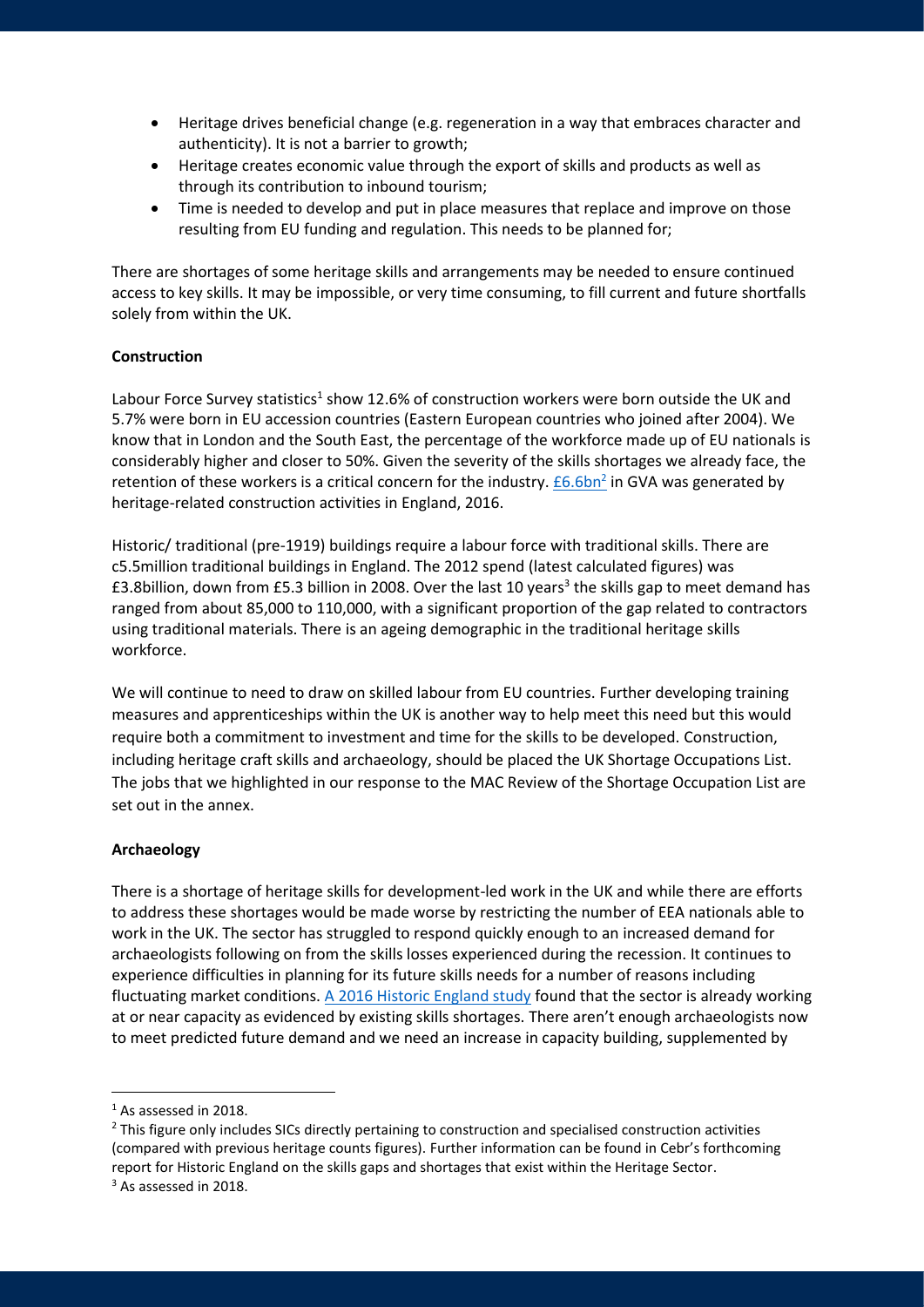continued access to skilled non-UK EU archaeologists, to meet the need. There are over 40 major infrastructure projects planned across the UK over the next 17 years.

The latest State of the Market for Archaeological Services report, completed by Landward Research on behalf of HE, CIfA and FAME gives the following figures relating to the nationalities of UK-based staff. 15% of people working in UK applied archaeology in 2017 are non-UK EU citizens; a further 2% of the archaeological workforce are neither from the UK nor the EU. This is a significant figure, which will need to be carefully monitored as future demand for skilled archaeologists to work on major infrastructure projects such as HS2/ A303 is expected to rise significantly over the next 15 years.

|                                                   | <b>Archaeological Market Survey 2017</b> |     |
|---------------------------------------------------|------------------------------------------|-----|
|                                                   | <b>March 2017</b>                        |     |
| British (UK subjects)                             | 1744.05                                  | 83% |
| Nationals of other EU states                      | 305.6                                    | 15% |
| Nationals of other countries (non-UK, non-<br>EU) | 40.2                                     | 2%  |
| total                                             | 2089.85                                  |     |

n=45

At the time of the *Profiling the Profession 2012-13* survey, the last time comparable data were gathered, 3% of the entire archaeological workforce's countries of origin were European Union states (other than the UK). A further 4% of the workforce in 2013 were originally from countries in the rest of the world. This suggests that demand for EEA skills has increased significantly in the last 5 years.

To illustrate: workforce numbers on A14 road project indicate c. 70% field staff from overseas. HS2 enabling works programme had an assumption that organisations in the supply chain could/would look to recruit EU and other overseas archaeologists as part of their strategy. If labour movement is restricted, home grown talent will become increasingly important. We will need to create and fund new routes to skills. Some new routes are already being created but employers may need support in their use. Some of the requirements around the Trailblazer apprenticeships make it difficult for SMEs to engage and the lack of predictability in the market is a real factor for employers who will need to commit to minimum 12 month contracts for apprentices. Diminished focus on arts subjects in the school curriculum (and stopping subjects such as archaeology A-level) is counter-intuitive in this context.

Archaeology is recognised as a construction skill by the Construction Skills Certification Scheme. In order to ensure economic growth, we will require common solutions for construction and archaeology. The size of the workforce we need in the UK fluctuates considerably in line with the construction cycle and pulling in EU archaeologists is one way that employers cope with the peaks in demand.

Free movement of archaeologists and other accredited heritage specialists across the Irish Border is of particular importance as cross-border working is the norm.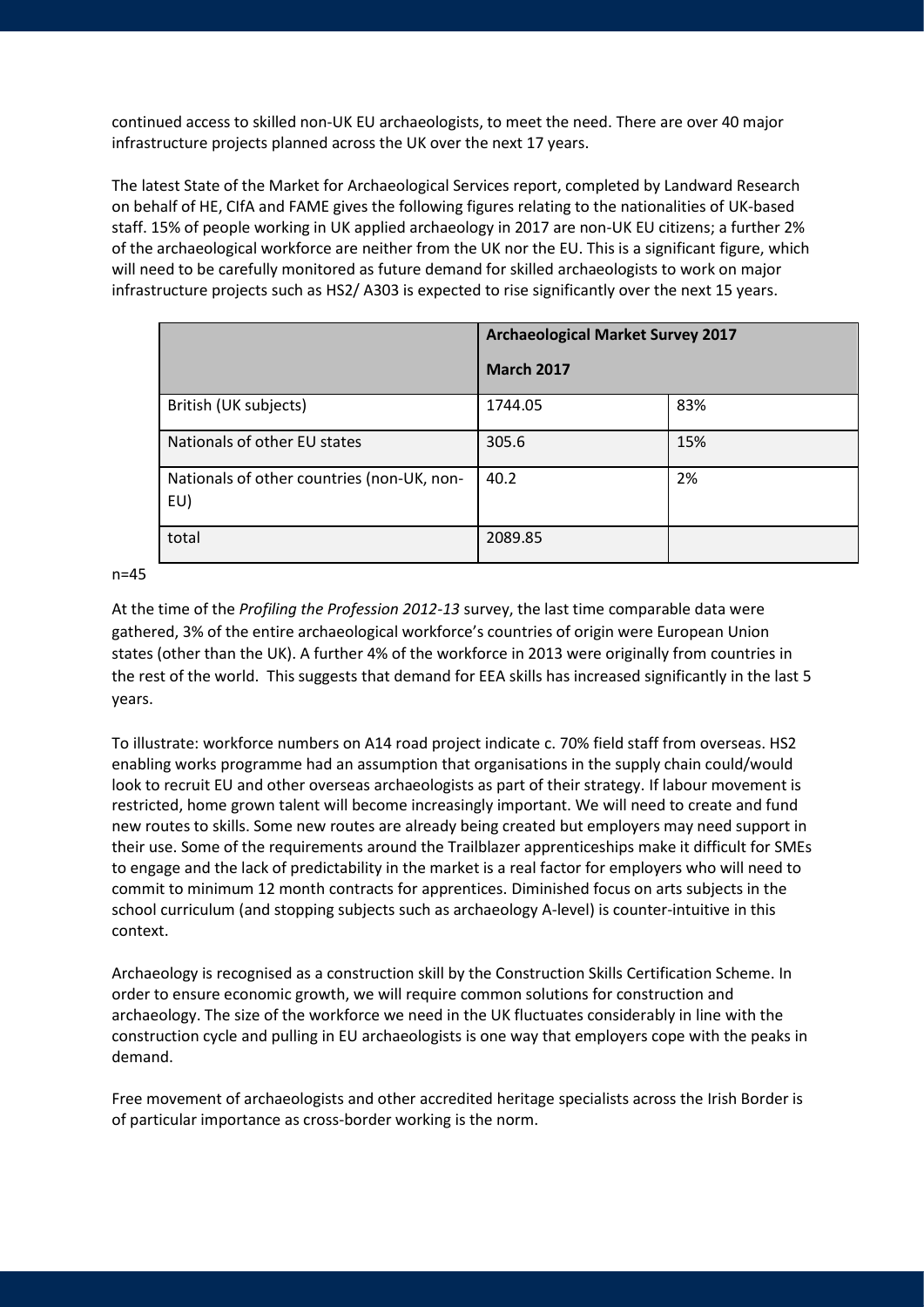#### **Conservation**

An interesting example given by a Heritage Alliance Member shows that all 6 of their painting restorers are Italian where skills are plentiful and currently work is less available. Other organisations cite the fact that crucial members of staff who are EU nationals are intimately acquainted with our planning system – which takes time to develop – making them indispensable and difficult to replace.

Any future restriction in the number of EEA workers must consider forthcoming large heritage and infrastructure projects supported by the Government which will further increase the UK's shortage of skills. These not only include the archaeology projects listed above, such as HS2, road building projects including upgrades to the A303 at Stonehenge and the Government's drive for more housebuilding, but also large conservation projects such as the restoration of Buckingham Palace, Westminster Palace, Wentworth Woodhouse and Clandon Park which will increase demand for already scarce heritage skills.

## **Skills exchange**

If a visa system were developed in the future, it would need to work both ways. **Exemptions for accredited experts and academics in the field should be considered.**

We want to be able to export our archaeological, buildings conservation, and museum expertise. We may also need to import significant training from Europe as we have in electrochemistry, acoustic emission and reflectance FTIR applied to cultural heritage when the knowledge was absent in UK. One particular challenge could arise if movement across borders is dependent on income levels. Conservation and archaeological expertise are not necessarily highly paid but are highly skilled. This needs to be taken into account in the design of any visa regime.

The UK has, and can make more of, its world leadership in conservation and heritage science skills. Access to heritage science specialists/researchers will be an important issue for the UK. Swift access to visas or the research equivalent of a diplomatic passport would help. Bilateral agreements between countries are of limited value as it would be difficult to identify any one country in preference to another in the European context. A sectoral approach to free movement is what is needed to support heritage science.

#### **Research**

Freedom of movement for researchers is crucial. Bilateral agreements with individual countries would have limited value to heritage science research. A sectoral approach would protect the acknowledged leadership that the UK has in heritage science and other areas.

Horizon 2020 and its predecessor schemes have invested significant sums of money in transnational historic environment research. The share of funding obtained by English research institutions over the last ten years<sup>4</sup> is at c£90m. If this funding was lost it is likely that research would take place outside of, or exclude the UK from partnerships and access to these skills may be lost.

The loss of freedom of movement and the accompanying restrictions and costs will have a large impact on UK academic institutions. Without ready access to travel across EU countries without visas, UK academics are less likely to be invited to meetings and academic activities in institutions in

**.** 

<sup>4</sup> As assessed in 2017/2018.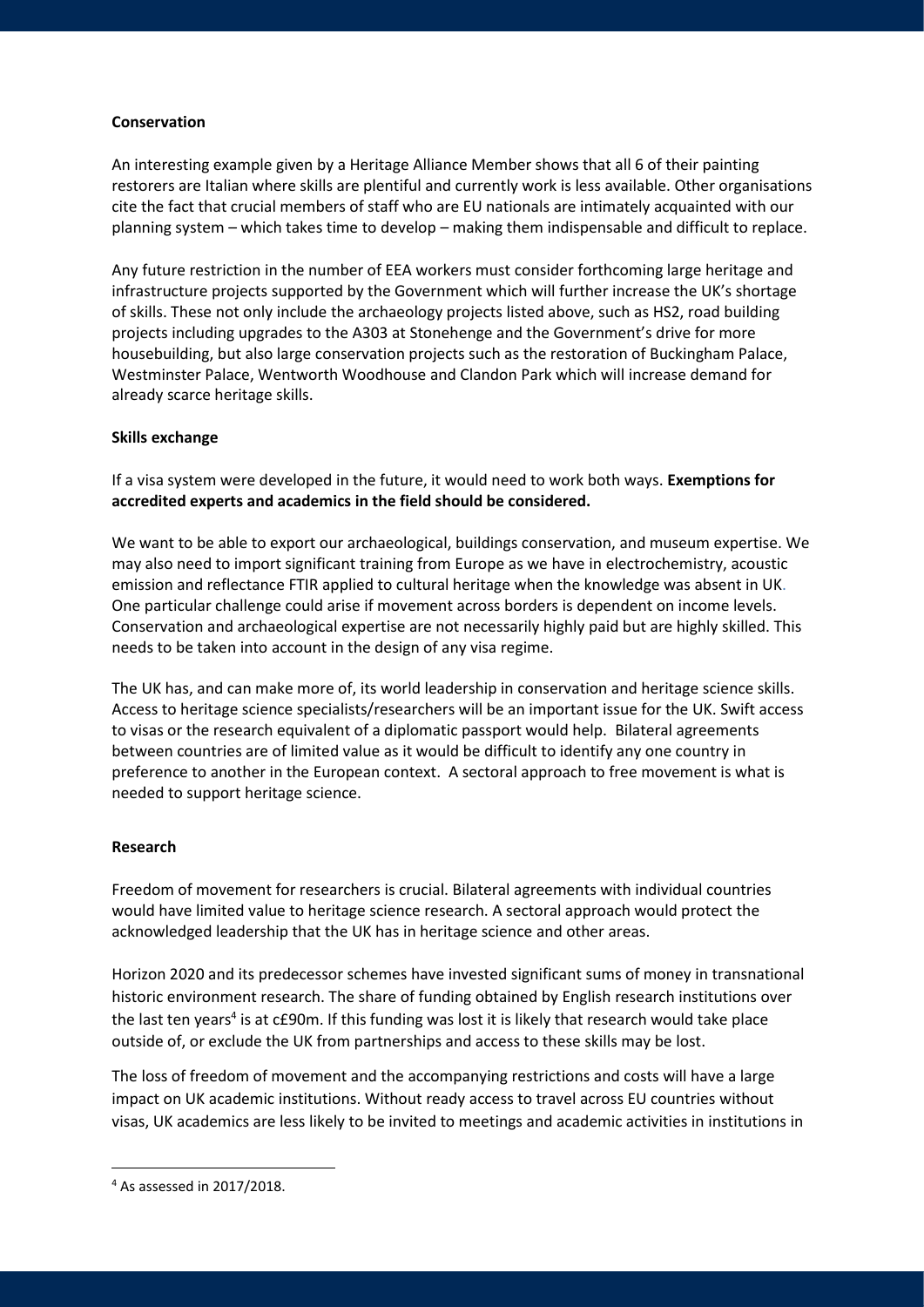Europe, meaning that academics and students will be more excluded from trans-EU collaboration. Even within the UK, strict controls on 'right to work' is an academic impediment that places a huge burden on administrative staff. In addition to all the costs of expensive work visas and medical insurance will deter academic applicants from the EU, including postdoctoral fellows and students.

A leading English academic institution within our membership has reported a decrease in the awarding of Marie Sklodowska-Curie individual Fellowships to support young researchers in archaeology and heritage from around the world, with no fellowships awarded in 2018. Previous award holders have been recruited to lectureships in departments of archaeology and heritage across the UK and this source of highly trained specialist researchers and educators is now at risk of being permanently lost. Approximately 75% of the overall grant income for archaeology and heritage at this institution comes from Europe. These concerns are corroborated by other academic institutions in the UK.

Another leading academic institution has stated that EU membership has enabled it to the UK to participate in pan-European collaborations and has guaranteed the opportunity to access EU research funding, (of some £78m for one leading academic institution for 2017/2018).

Some members have expressed concern that a decline in student study and funding opportunities would serve to undo some of the expansion and success that has been built up in archaeology, being a small discipline, over the past 50 years. The EU funds c.38% of academic archaeology research in the UK, which is a vital source of funding for the discipline. Although the UK Government have said that they will match-replace EU funding, there have never been any concrete proposals to do this. Alliance members have raised concern over the loss of funding for more "blue skies" research, which is currently given by the ERC panels, when it is taken over by more restricted UK Research Councils.

However, it is not just the funding, but also the collaborations that are funded by trans-EU projects. Brexit may (and in some cases, already has) lead to a decline in the spirit of collaboration and thus international partnerships, especially with no funding to back large-scale projects and limited access for UK academics to facilities across Europe. Institutions are further concerned about the hostility Brexit represents to other EU countries. The fear is that after Brexit the attractiveness of UK universities will be severely diminished, not only by the reduction of the funding pool, but from the impression that the UK is no longer a welcoming and accepting place in which to live or study for EU nationals.

#### **Seasonal labour**

Many tourism-based heritage organisations rely on some form of foreign seasonal staff. A recent provisional Historic Houses Association survey showed that 25% of their members indicated that they employed 5 or more EU nationals in the businesses on their properties. For over 17% of respondents to our survey, seasonal workers made up 10-40% of their total workforce in peak seasons.

One UK charity organisation working in conservation reported that due to Brexit, their non-UK office has ceased to collaborate with their UK office on managing EU funds for international heritage projects. It now chooses to work through other affiliate partners instead. For example, their latest EU initiative was managed through Spain.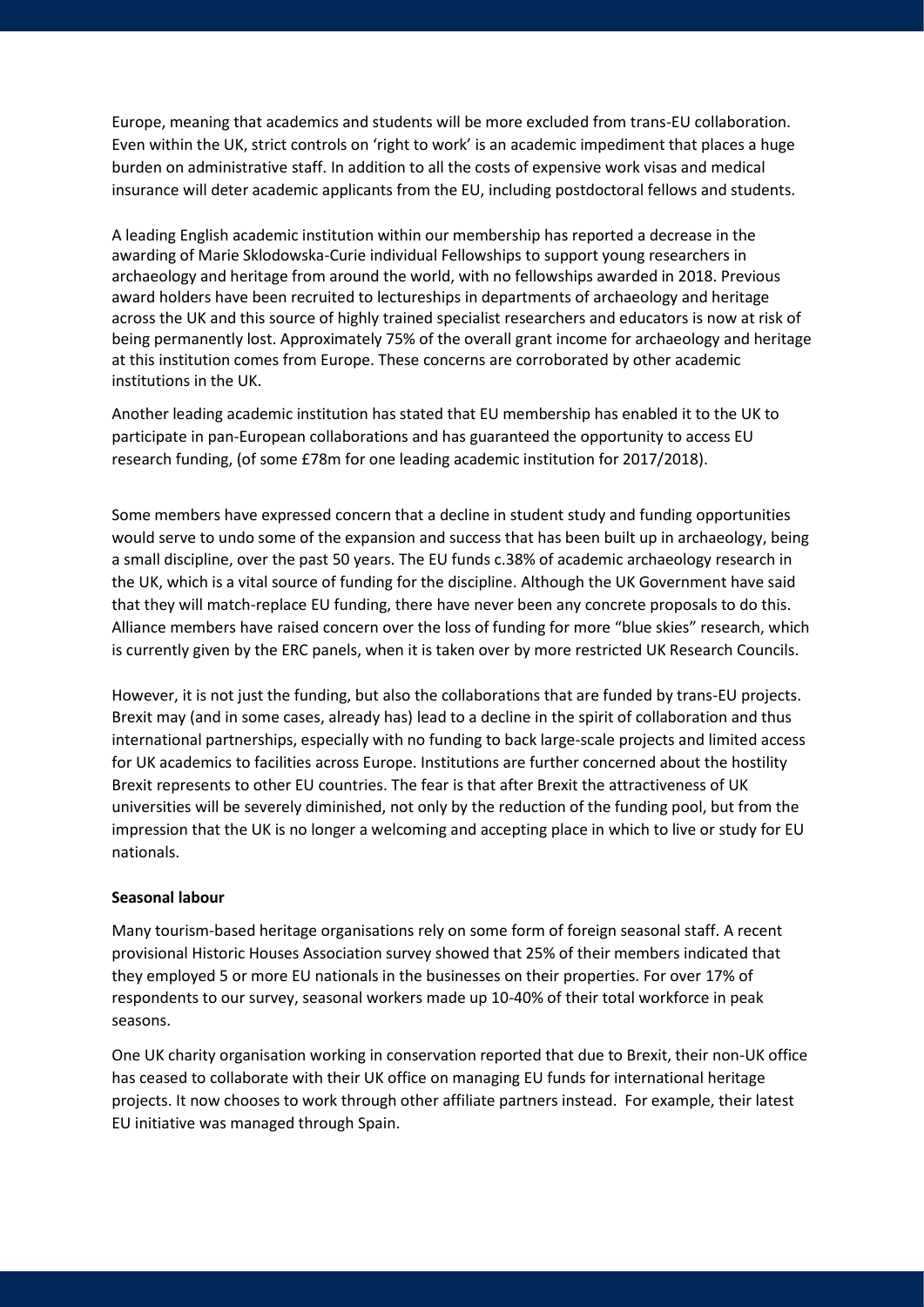## ANNEX

A list of jobs included in MAC Review of the Shortage Occupation List

## 1

| Job title                             | Conservation architect         |
|---------------------------------------|--------------------------------|
| Closest ONS job title                 | Conservator                    |
| Closest ONS occupation code (4 digit) | 2452                           |
| Sector(s) most affected               | Historic building conservation |

## 2

| Job title                             | <b>Building conservator</b>    |
|---------------------------------------|--------------------------------|
| Closest ONS job title                 | Conservator                    |
| Closest ONS occupation code (4 digit) | 2452                           |
| Sector(s) most affected               | Historic building conservation |

## 3

| Job title                             | Conservation structural engineer |
|---------------------------------------|----------------------------------|
| Closest ONS job title                 | Structural engineer              |
| Closest ONS occupation code (4 digit) | 2121                             |
| Sector(s) most affected               | Historic building conservation   |

## 4

| Job title                             | Millwrighting                  |
|---------------------------------------|--------------------------------|
| Closest ONS job title                 | <b>Builder</b>                 |
| Closest ONS occupation code (4 digit) | 5319                           |
| Sector(s) most affected               | Historic building conservation |

# 5

| Job title                             | <b>Traditional plasterer</b>   |
|---------------------------------------|--------------------------------|
| Closest ONS job title                 | Plasterer                      |
| Closest ONS occupation code (4 digit) | 5321                           |
| Sector(s) most affected               | Historic building conservation |

## 6

| Job title                             |
|---------------------------------------|
| Closest ONS job title                 |
| Closest ONS occupation code (4 digit) |
| Sector(s) most affected               |

Tuck pointing specialists Bricklayer 5312 Historic building conservation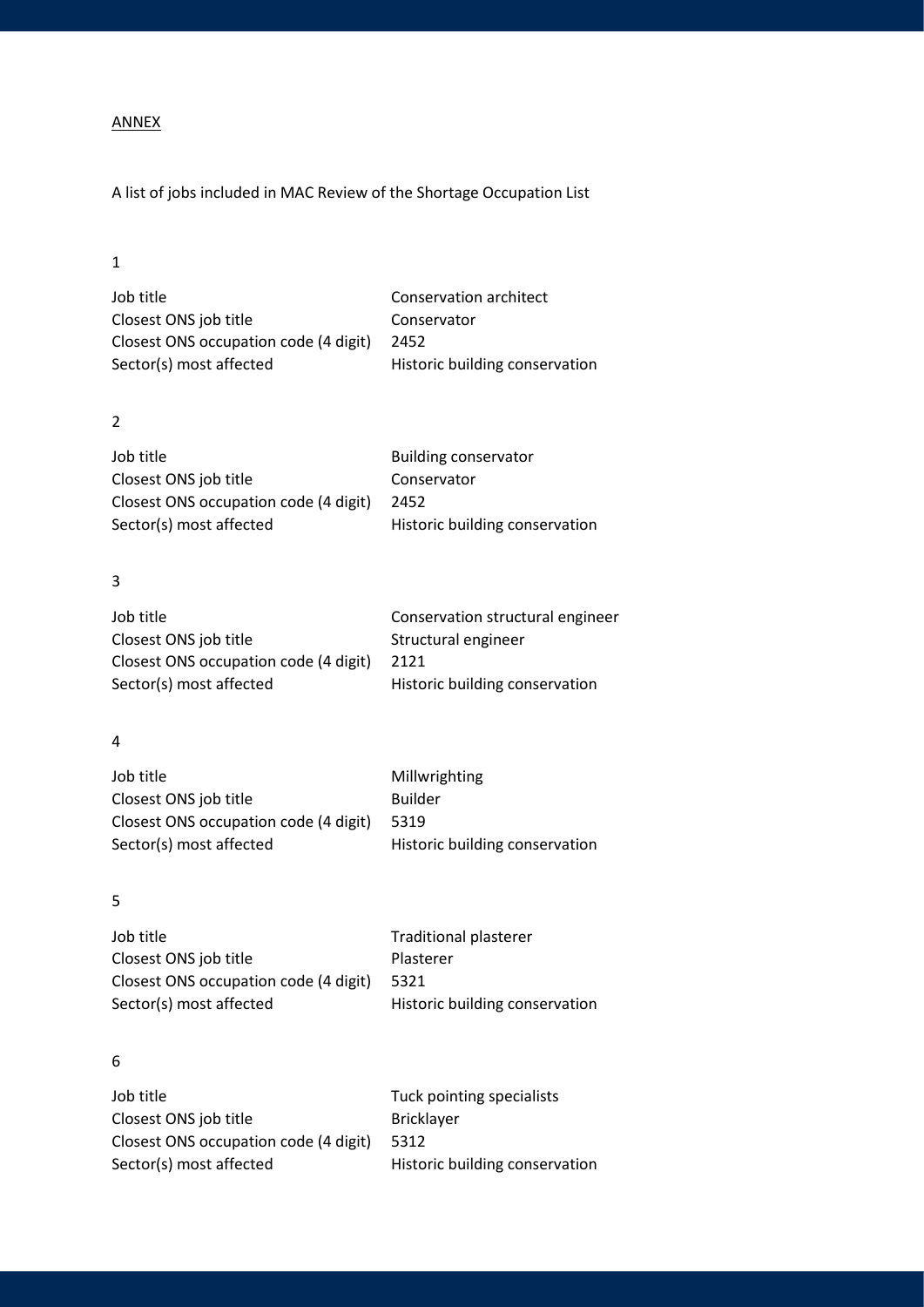#### *Job titles (1 per line)*

Archaeologist Assistant Archaeologist Supervisor (Archaeology) Project Officer (Archaeology) Project Manager (Archaeology) Archaeological Surveyor Archaeological Scientist Archaeological Consultant

#### *Closest ONS job title*

Archaeologist (Social and Humanities Scientists)

## *Closest ONS occupation code (4 digit)*

2114 (Social and Humanities Scientists)

#### *Sector(s) most affected:*

Archaeology, Construction

|  | Job titl |  |
|--|----------|--|
|  |          |  |

## Conservator (interventive)

Serious or significant shortages reported in following specialisms:

- Clocks, watches, scientific instruments
- Furniture and wood
- Gilding and decorative surfaces
- Metals
- Paintings
- Photographic materials
- Stained glass
- Textiles

| Closest ONS job title                                                 | Time-based media<br>Conservator             |
|-----------------------------------------------------------------------|---------------------------------------------|
| Closest ONS occupation code (4 digit) 2452<br>Sector(s) most affected | Conservation; museums, archives & libraries |

|   | ٠   |         |
|---|-----|---------|
| ٠ |     |         |
|   | - 7 | I<br>۰. |
|   |     |         |

Job title Conservator (preventive) Significant shortages reported in following specialisms: - Clocks, watches and scientific instruments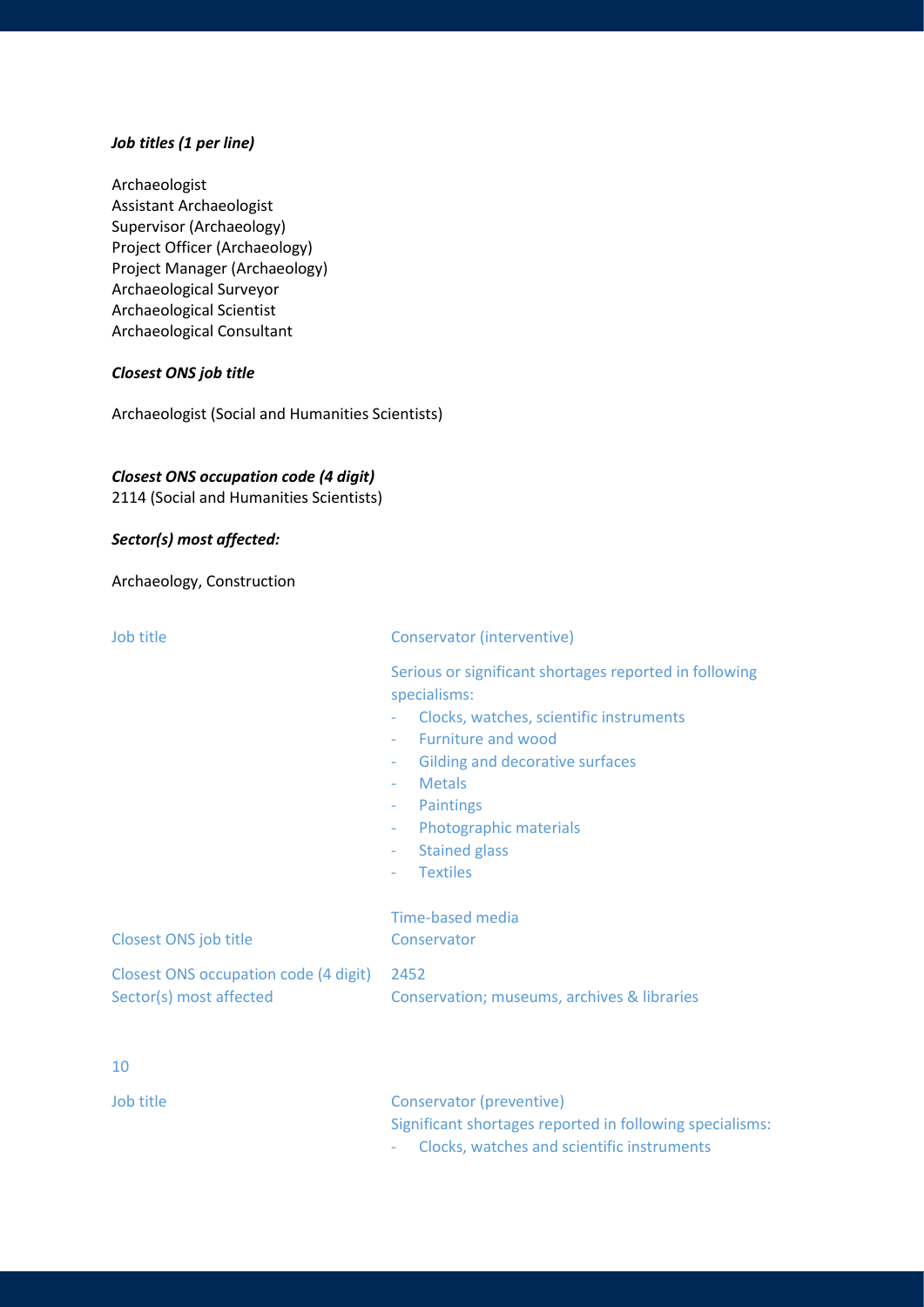| Closest ONS job title                 | Conservator                                                                                                                                                                                                                                                                                                                                                            |
|---------------------------------------|------------------------------------------------------------------------------------------------------------------------------------------------------------------------------------------------------------------------------------------------------------------------------------------------------------------------------------------------------------------------|
| Closest ONS occupation code (4 digit) | 2452                                                                                                                                                                                                                                                                                                                                                                   |
| Sector(s) most affected               | <b>Conservation; museums</b>                                                                                                                                                                                                                                                                                                                                           |
| 11<br>Job title                       | Conservator (scientific/analytical)                                                                                                                                                                                                                                                                                                                                    |
|                                       | Serious or significant shortages reported in following<br>specialisms:<br>Digital media<br>۰<br><b>Furniture and wood</b><br><b>Gilding and decorative surfaces</b><br>÷<br><b>Metals</b><br>÷<br><b>Modern materials</b><br>÷<br>Paintings<br>۰<br>Paper<br>۰<br>Photographic materials<br>۰<br>Stone and wall paintings<br>۰<br><b>Archaeological materials</b><br>۰ |
| Closest ONS job title                 | Conservator                                                                                                                                                                                                                                                                                                                                                            |
| Closest ONS occupation code (4 digit) | 2452                                                                                                                                                                                                                                                                                                                                                                   |
| Sector(s) most affected               | Conservation; museums, archives & libraries                                                                                                                                                                                                                                                                                                                            |

# 12

| Job title                             | <b>Stone Mason</b>                                                                  |
|---------------------------------------|-------------------------------------------------------------------------------------|
| <b>Closest ONS job title</b>          | Mason, stone                                                                        |
| Closest ONS occupation code (4 digit) | 5312                                                                                |
| Sector(s) most affected               | Conservation                                                                        |
| Job title                             | Glazier                                                                             |
| <b>Closest ONS job title</b>          | Glazier                                                                             |
| Closest ONS occupation code (4 digit) | 5316                                                                                |
| Sector(s) most affected               | Construction, building; conservation<br>Specialisms:<br><b>Stained glass makers</b> |
| 13                                    | Stained glass conservators                                                          |
|                                       |                                                                                     |

| <b>Job title</b>                      |
|---------------------------------------|
| Closest ONS job title                 |
| Closest ONS occupation code (4 digit) |
| Sector(s) most affected               |

Engineer Civil Engineer 2121 Sector(s) most affected **Construction, building**; conservation, maintenance of historic buildings and structures.